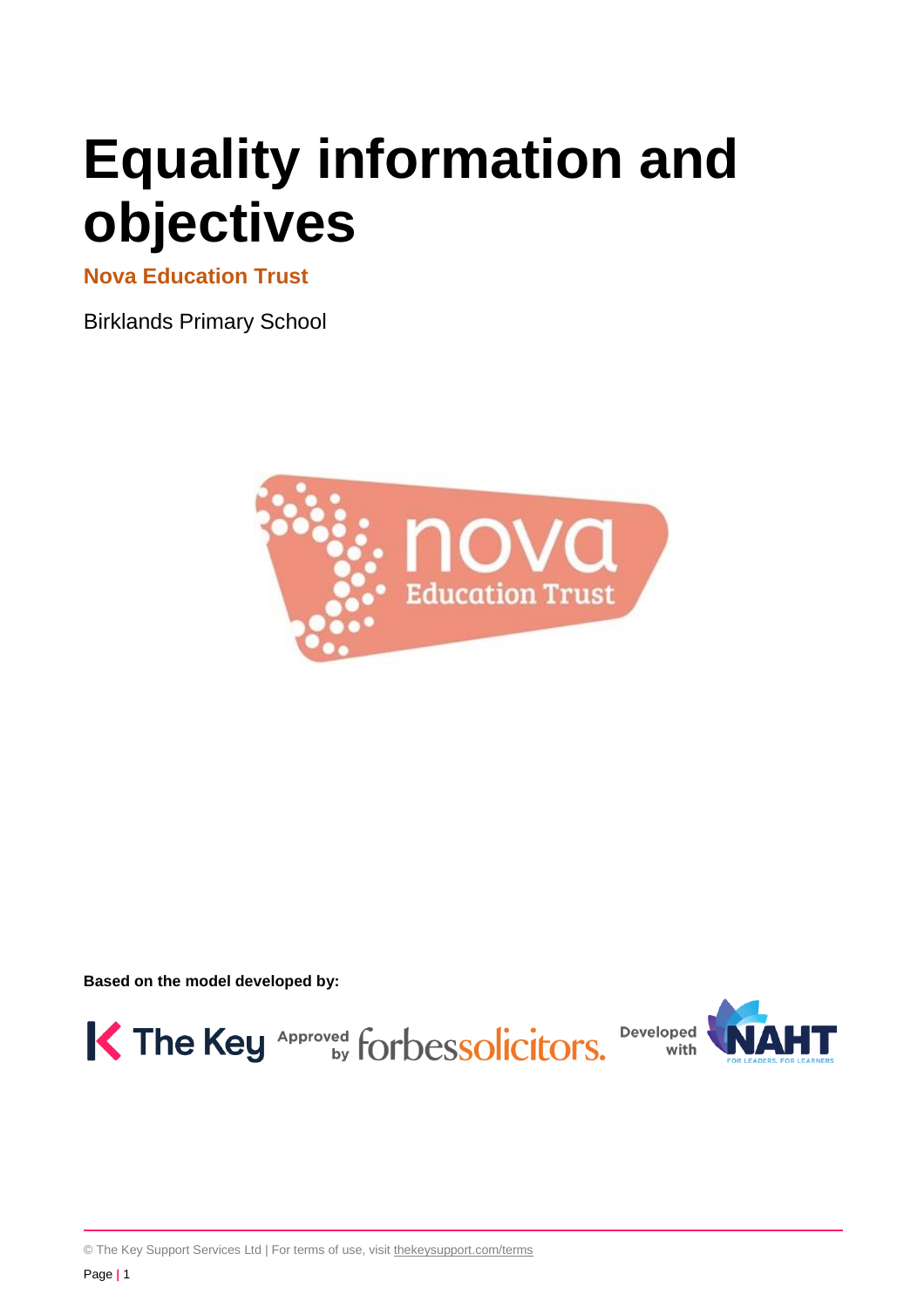| <b>Approved by:</b> | Celia Smith | <b>Date:</b> 14/10/2021 |
|---------------------|-------------|-------------------------|
| Last reviewed on:   | 14/10/2021  |                         |
| Next review due by: | 14/10/2022  |                         |

# **Contents**

This policy sets out our approach to equality and the equality objectives for Nova Education Trust. Section 8 also sets out the equality objectives for Birklands Primary School.

# <span id="page-1-0"></span>**1. Aims**

Our Trust aims to meet its obligations under the public sector equality duty by having due regard to the need to:

- Eliminate discrimination and other conduct that is prohibited by the Equality Act 2010
- Advance equality of opportunity between people who share a protected characteristic and people who do not share it
- Foster good relations across all characteristics between people who share a protected characteristic and people who do not share it

# <span id="page-1-1"></span>**2. Legislation and guidance**

This document meets the requirements under the following legislation:

<sup>©</sup> The Key Support Services Ltd | [thekeysupport.com/terms](https://thekeysupport.com/terms-of-use)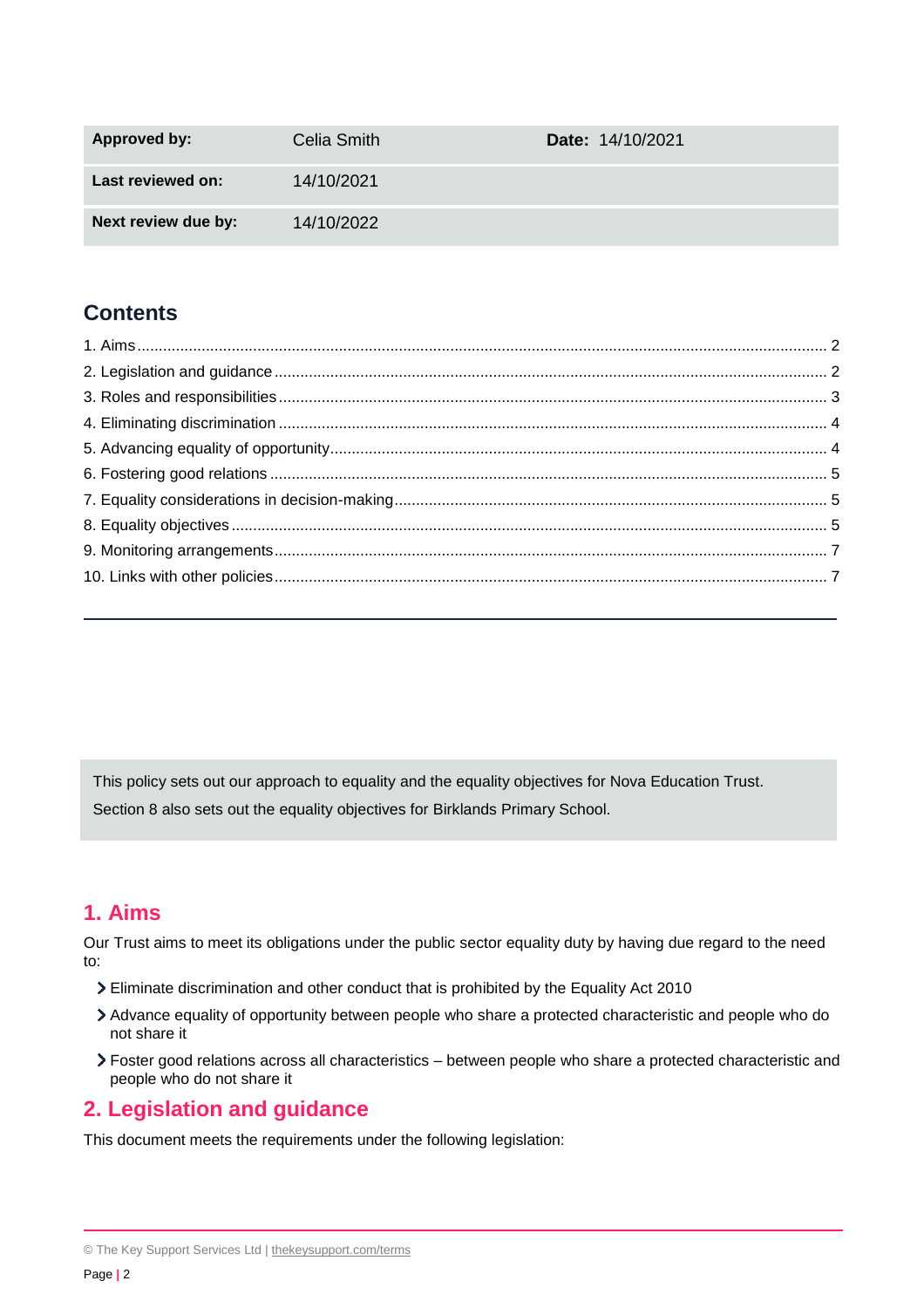- $\sum$  [The Equality Act 2010,](http://www.legislation.gov.uk/ukpga/2010/15/contents) which introduced the public sector equality duty and protects people from discrimination
- > [The Equality Act 2010 \(Specific Duties\) Regulations 2011,](http://www.legislation.gov.uk/uksi/2011/2260/contents/made) which require schools to publish information to demonstrate how they are complying with the public sector equality duty and to publish equality objectives

This document is also based on the [Department for Education \(DfE\) advice for schools on the Equality](https://www.gov.uk/government/publications/equality-act-2010-advice-for-schools) Act, the [technical guidance for schools from the Equality and Human Rights Commission](https://www.equalityhumanrights.com/en/publication-download/technical-guidance-schools-england) and [guidance from the](https://www.gov.uk/government/publications/public-sector-quick-start-guide-to-the-specific-duties)  [Government Equalities Office on meeting the specific duties that support the public sector equality duty.](https://www.gov.uk/government/publications/public-sector-quick-start-guide-to-the-specific-duties)

This document also complies with our funding agreement and articles of association.

## <span id="page-2-0"></span>**3. Roles and responsibilities**

### **3.1 The Board of Trustees**

The Board of Trustees will:

- Ensure that the equality information as set out in this statement is published and communicated throughout the Trust, including to Local Governing Bodies, staff, pupils and parents, and that they are reviewed and updated at least once every 4 years
- Delegate responsibility for monitoring the achievement of the objectives on a daily basis to the Head of School and Local Governing Body for each school.

## **3.2 The Local Governing Bodies**

For their schools, the Local Governing Bodies will:

- Meet with the designated member of staff for equality every term, and other relevant staff members, to discuss any issues and how these are being addressed
- Ensure they are familiar with all relevant legislation and the contents of this document
- Attend appropriate equality and diversity training
- Report back to the full board of trustees regarding any issues

#### **3.3 The Head of School**

The Head of School will, for their school:

Promote knowledge and understanding of the equality objectives amongst staff and pupils

Monitor success in achieving the objectives and report back to governors

Where the Head of School is the designated member of staff for equality, they will also:

- Report to the Local Governing Body every term to raise and discuss any issues
- I dentify any staff training needs, and deliver training as necessary

### **3.4 The designated member of staff for equality**

The designated member of staff for equality will, for their school:

- Support the Head of School in promoting knowledge and understanding of the equality objectives amongst staff and pupils
- Report to the Local Governing Body every term to raise and discuss any issues
- Support the Head of School in identifying any staff training needs, and deliver training as necessary

## **3.5 All staff across the Trust**

<sup>©</sup> The Key Support Services Ltd | [thekeysupport.com/terms](https://thekeysupport.com/terms-of-use)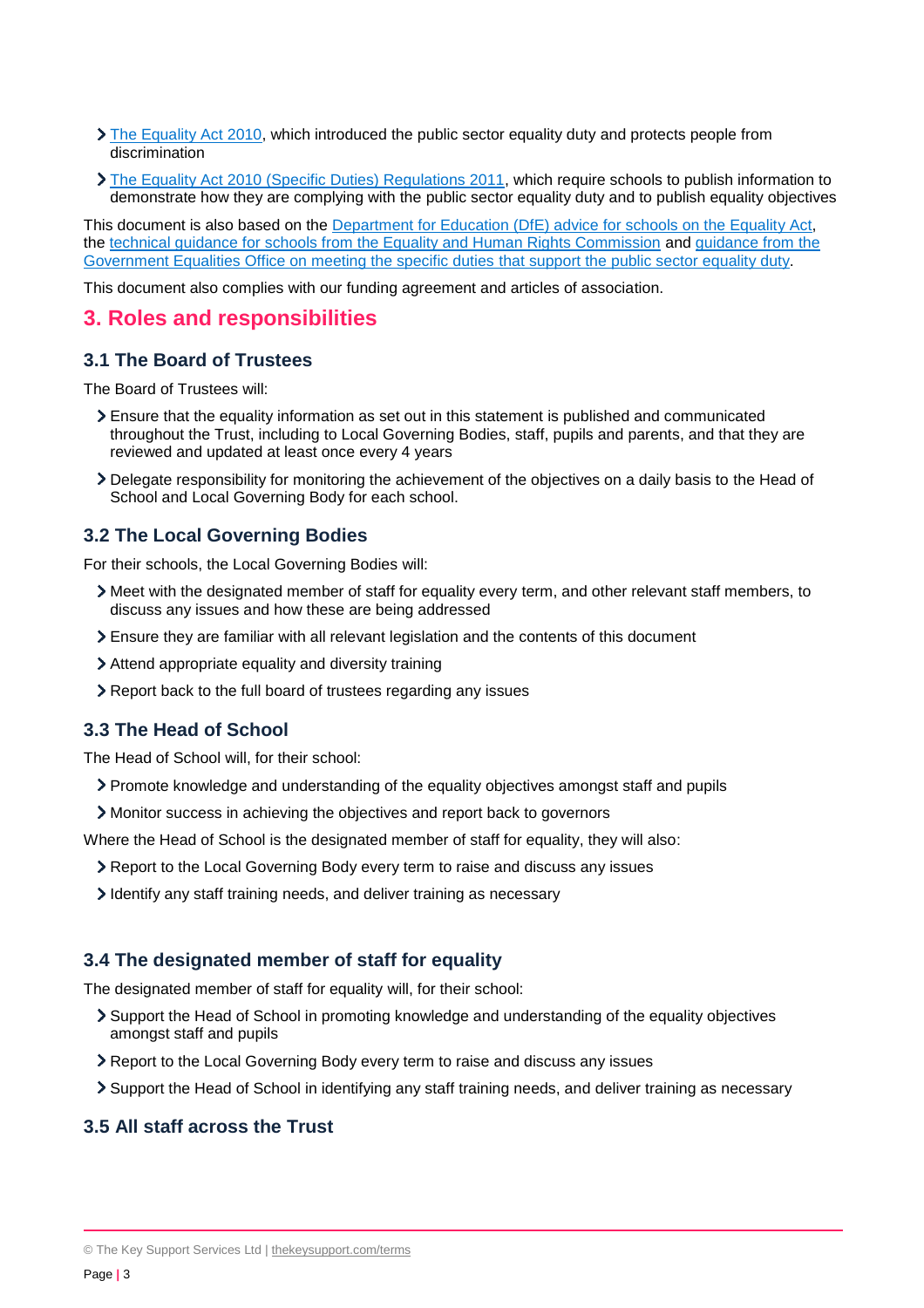All staff across the Trust are expected to have regard to this document and to work to achieve the objectives as set out in section 8.

## <span id="page-3-0"></span>**4. Eliminating discrimination**

The Trust is aware of its obligations under the Equality Act 2010 and complies with non-discrimination provisions.

Where relevant, our policies include reference to the importance of avoiding discrimination and other prohibited conduct.

Trustees, local governors and all staff are regularly reminded of their responsibilities under the Equality Act, for example during meetings. Where this has been discussed during a meeting it is recorded in the meeting

Each school has a designated member of staff for monitoring equality issues who regularly liaises with the Local Governing Body regarding any issues and make senior leaders and local governors aware of these as appropriate.

## <span id="page-3-1"></span>**5. Advancing equality of opportunity**

As set out in the DfE guidance on the Equality Act, the Trust aims to advance equality of opportunity by:

- Removing or minimising disadvantages suffered by people which are connected by a particular characteristic they have (e.g. pupils with disabilities, or gay pupils who are being subjected to homophobic bullying)
- Taking steps to meet the particular needs of people who have a particular characteristic (e.g. enabling Muslim pupils to pray at prescribed times)
- Encouraging people who have a particular characteristic to participate fully in any activities (e.g. encouraging all pupils to be involved in the full range of school societies)

## **5.1 Publishing information about pupils**

In fulfilling this aspect of the duty, the Trust will, for every school:

- Publish attainment data for each school each academic year showing how pupils with different characteristics are performing
- Analyse the above data to determine strengths and areas for improvement, implement actions in response and publish this information
- Make evidence available identifying improvements for specific groups (e.g. declines in incidents of homophobic or transphobic bullying)
- Publish further data about any issues associated with particular protected characteristics, identifying any issues which could affect our pupils

Relevant information about each school will be published on their individual websites.

## **5.2 Publishing information about staff**

In addition to the information about pupils, we will consider how our activities as an employer affect staff with protected characteristics. As a Trust, we will publish information to show:

- The make-up of our workforce, with breakdowns of staff with different protected characteristics
- Gender pay-gap reporting and other pay equality issues
- Recruitment and retention rates for staff with different protected characteristics
- Applications for flexible working and their outcomes for staff with different protected characteristics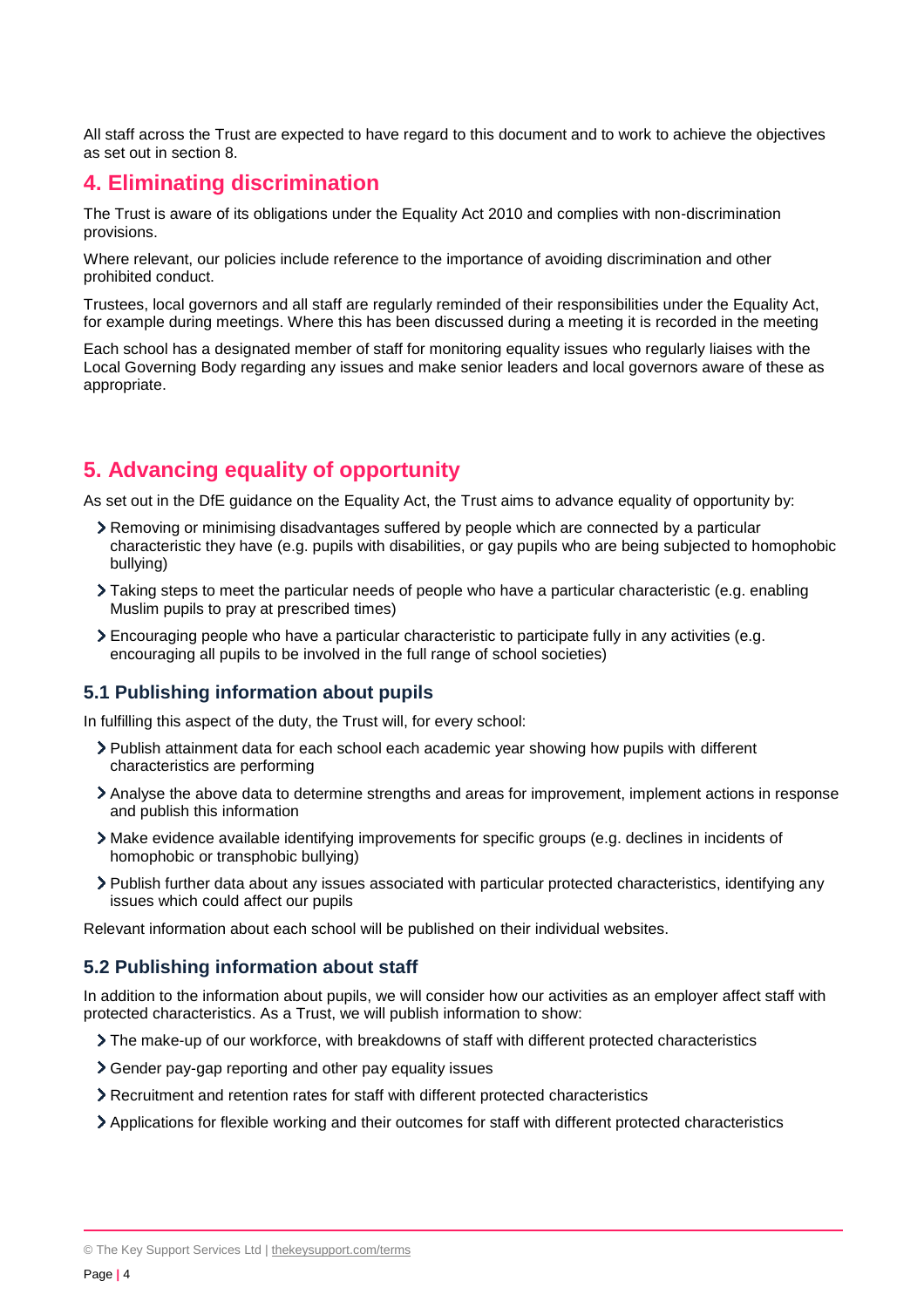- Applications for learning and development opportunities and their outcomes for staff with different protected characteristics
- Grievances and disciplinary issues for staff with different protected characteristics
- Policies and programmes in place to address equality concerns from staff
- Information from staff surveys

We will make sure that with any data we publish to show how we meet our equality duties, individual staff or pupils will not be identifiable. This means we may suppress some data if it relates to a very small number of staff or pupils to preserve their confidentiality.

# <span id="page-4-0"></span>**6. Fostering good relations**

The Trust aims to foster good relations between those who share a protected characteristic and those who do not share it by:

- Promoting tolerance, friendship and understanding of a range of religions and cultures through different aspects of the curriculum. This includes teaching in RE, citizenship and personal, social, health and economic (PSHE) education, but also activities in other curriculum areas. For example, as part of teaching and learning in English/reading, pupils will be introduced to literature from a range of cultures
- Holding assemblies dealing with relevant issues. Pupils will be encouraged to take a lead in such assemblies, and we will also invite external speakers to contribute
- Making sure pupils work with their local community. This includes each school inviting leaders of local faith groups to speak at assemblies, and organising school trips and activities based around the local community
- Encouraging and implementing initiatives to deal with tensions between different groups of pupils within each school. For example, school councils have representatives from different year groups and are formed of pupils from a range of backgrounds. All pupils are encouraged to participate in their schools' activities, such as sports clubs. Schools also work with parents to promote knowledge and understanding of different cultures
- Schools and wider Trust develop links with people and groups who have specialist knowledge about particular characteristics, which helps inform and develop how they implement their approach

# <span id="page-4-1"></span>**7. Equality considerations in decision-making**

The Trust ensures it has due regard to equality considerations whenever significant decisions are made.

In all of our schools, we will always consider the impact of significant decisions on particular groups.

## <span id="page-4-2"></span>**8. Equality objectives**

*Objective 1: Undertake an analysis of recruitment data and trends with regard to race, gender and disability, and report on this to the staffing and pay sub-committee of the Board of Trustees (by December 2021)/LGB (July 2022).*

Why we have chosen this objective: We have identified a need to review our baseline data to inform prioritysetting and strategic foci. This is also linked to our focus on stakeholder voice and a need to create more robust data from which to analyse progress, areas for improvement, target interventions and make proactive system changes.

<sup>©</sup> The Key Support Services Ltd | [thekeysupport.com/terms](https://thekeysupport.com/terms-of-use)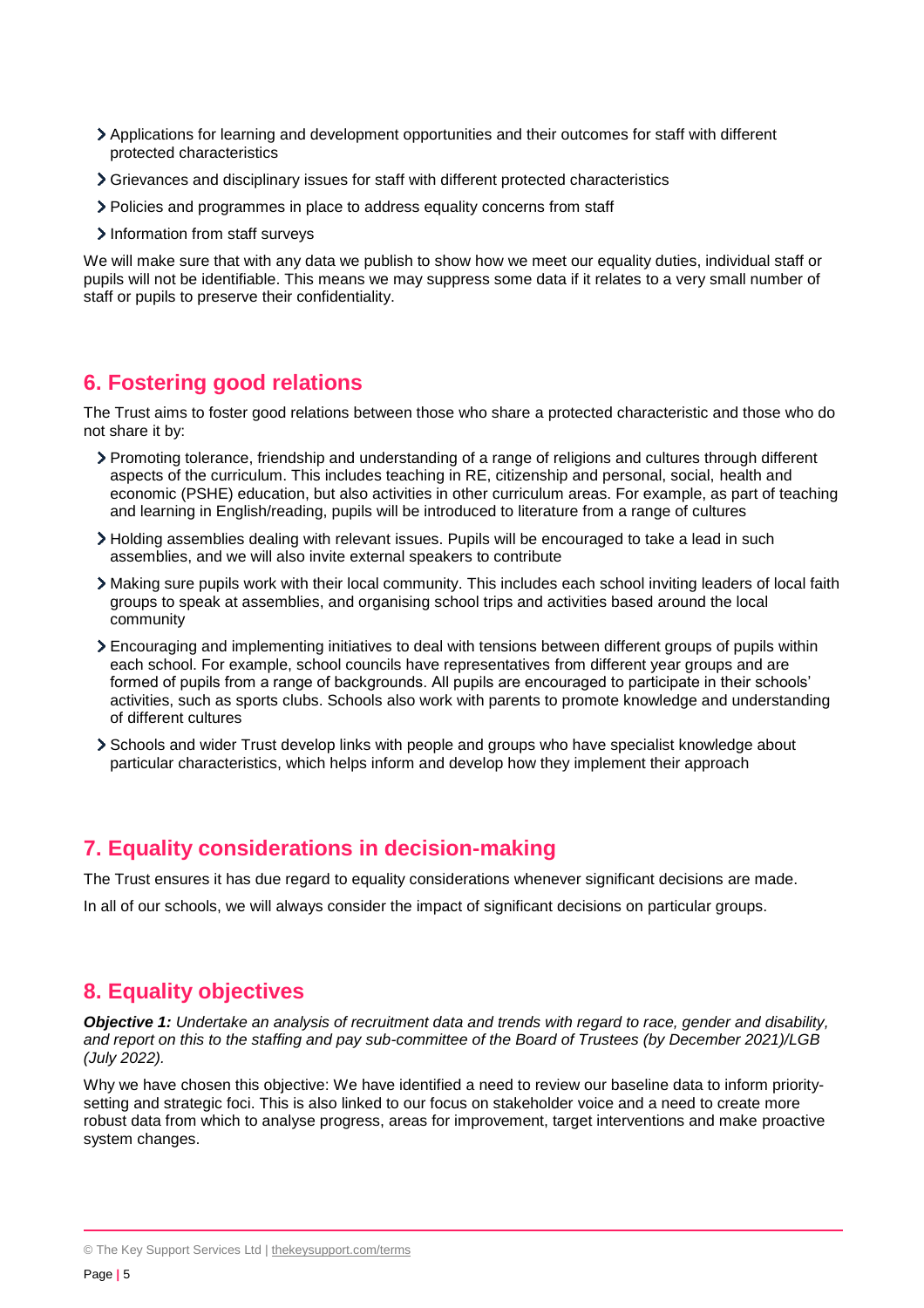To achieve this objective, we plan to: develop communications re. the gathering of this data using high quality models and expert advice. We will then canvas all staff to provide opportunities for their data to be part of this reporting and, subsequently, shape and evaluate our strategy going forwards.

Progress we are making towards this objective:

December 2021

March 2022

July 2022

*Objective 2: Have in place a reasonable adjustment agreement for all staff with disabilities by July 2022, to meet their needs better and ensure that any disadvantages they experience are addressed.*

Why we have chosen this objective: this will be an opportunity to respond to the data from Objective 1 and further embed our Trust culture at all levels.

To achieve this objective, we plan to: use responses to HR to both encourage staff with disabilities to share these with us and for us to implement, monitor and review our reasonable adjustment agreements. Where training is needed for this to be achieved, this will be brokered, implemented and reviewed.

Progress we are making towards this objective:

December 2021

March 2022

July 2022

#### *Objective 3: Develop, implement and share a Menopause Policy and related practices across the Trust.*

Why we have chosen this objective: analysis of Gender Pay Gap report data demonstrates that a significant proportion of our staff are currently or will be experiencing perimenopause and menopause over the next few years. Initial, informal scoping has indicated that this would be a welcome development to enable staff to feel supported, confident and valued during this stage of their lives. It is also intended to support our wider development of work linked with this report.

To achieve this objective, we plan to: use best practice models to develop a model policy; develop an informal network run by staff for staff; provide relevant training for staff; to review our offers of support for staff from external partners to provide opportunities for staff to support each other and themselves.

Progress we are making towards this objective:

December 2021

March 2022

July 2022

*Objective 4: Provide a virtual training module on equal opportunities and non-discrimination for all staff and governors by the beginning of the next academic year, including an additional set of training for staff and governors involved in recruitment and selection. Training evaluation data will show that 100% of those attending have a good understanding of the legal requirements.*

Why we have chosen this objective: to ensure that recruitment is inclusive and informed by best practice and to mirror our approach to safer recruitment; to

To achieve this objective, we plan to: support all senior school and Trust leaders to complete the AIM Level 2 EDI qualification by the end of the academic year; implement a requirement for all interview panels to include at least one person who holds the Level 2 EDI qualification; enable all staff and governors in the Trust and its schools to complete an online module on equal opportunities and non-discrimination via the National College platform; minutes; develop induction so that new staff receive training on the Equality Act as part of their

<sup>©</sup> The Key Support Services Ltd | [thekeysupport.com/terms](https://thekeysupport.com/terms-of-use)